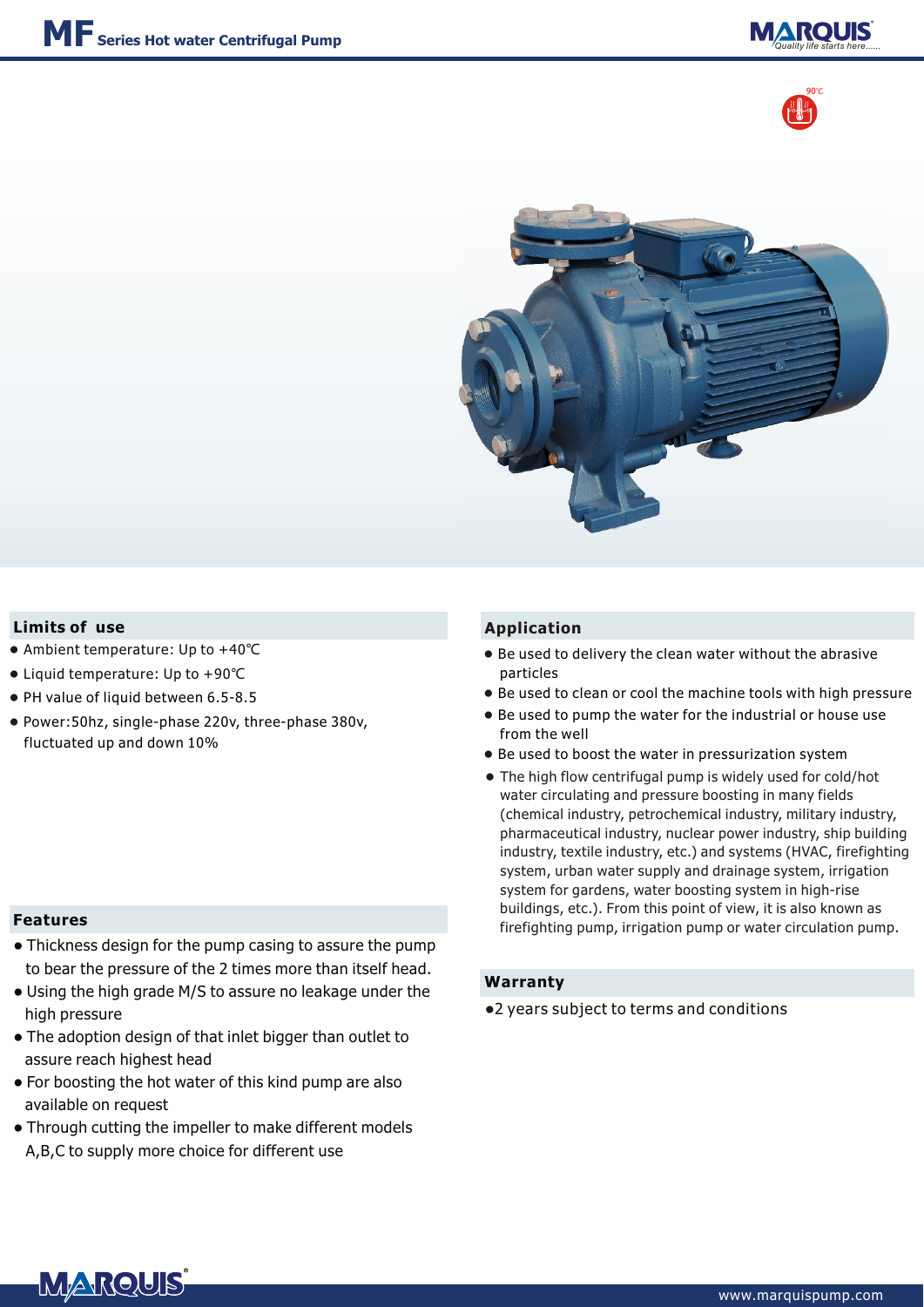

## **CHARACTERISTIC CURVES AND PERFORMANCE DATA**

**50 Hz n**=**2850 rpm Hs**=**0 m**



| Model                    |             |               | Power | Q | $m^3/h$ | $\Omega$    | 6   | 9    | 12  | 15  | 18   | 21   | 24  | 27  | 30  | 33  | 36  | 39  | 42  | 45  | 48  |
|--------------------------|-------------|---------------|-------|---|---------|-------------|-----|------|-----|-----|------|------|-----|-----|-----|-----|-----|-----|-----|-----|-----|
| Single-phase             | Three-phase | KW            | HP    |   | l/min   | $\mathbf 0$ | 100 | 150  | 200 | 250 | 300  | 350  | 400 | 450 | 500 | 550 | 600 | 650 | 700 | 750 | 800 |
| MFm32/160C               | MF32/160C   | 1.5           | 2     |   |         | 25          | 24  | 23   | 21  | 19  | 16   | 13   |     |     |     |     |     |     |     |     |     |
| MFm32/160B               | MF32/160B   | $2.2^{\circ}$ | 3.0   |   |         | 31          | 30  | 29   | 28  | 26  | 23.5 | 20   | 16  |     |     |     |     |     |     |     |     |
|                          | MF32/160A   | 3             | 4.0   |   | н       | 38          | 37  | 36   | 34  | 32  | 30   | 27.5 | 24  | 20  |     |     |     |     |     |     |     |
|                          | MF32/200C   | 4             | 5.5   |   | m       | 40.6        | 40  | 39   | 38  | 36  | 34   | 30   | 25  | 18  |     |     |     |     |     |     |     |
| $\overline{\phantom{0}}$ | MF32/200B   | 5.5           | 7.5   |   |         | 46          | 45  | 44.5 | 42  | 39  | 35   | 30   | 23  | 16  |     |     |     |     |     |     |     |
| $\overline{\phantom{0}}$ | MF32/200A   | 7.5           | 10    |   |         | 55          | 54  | 53   | 51  | 49  | 46   | 42   | 35  | 26  | 12  |     |     |     |     |     |     |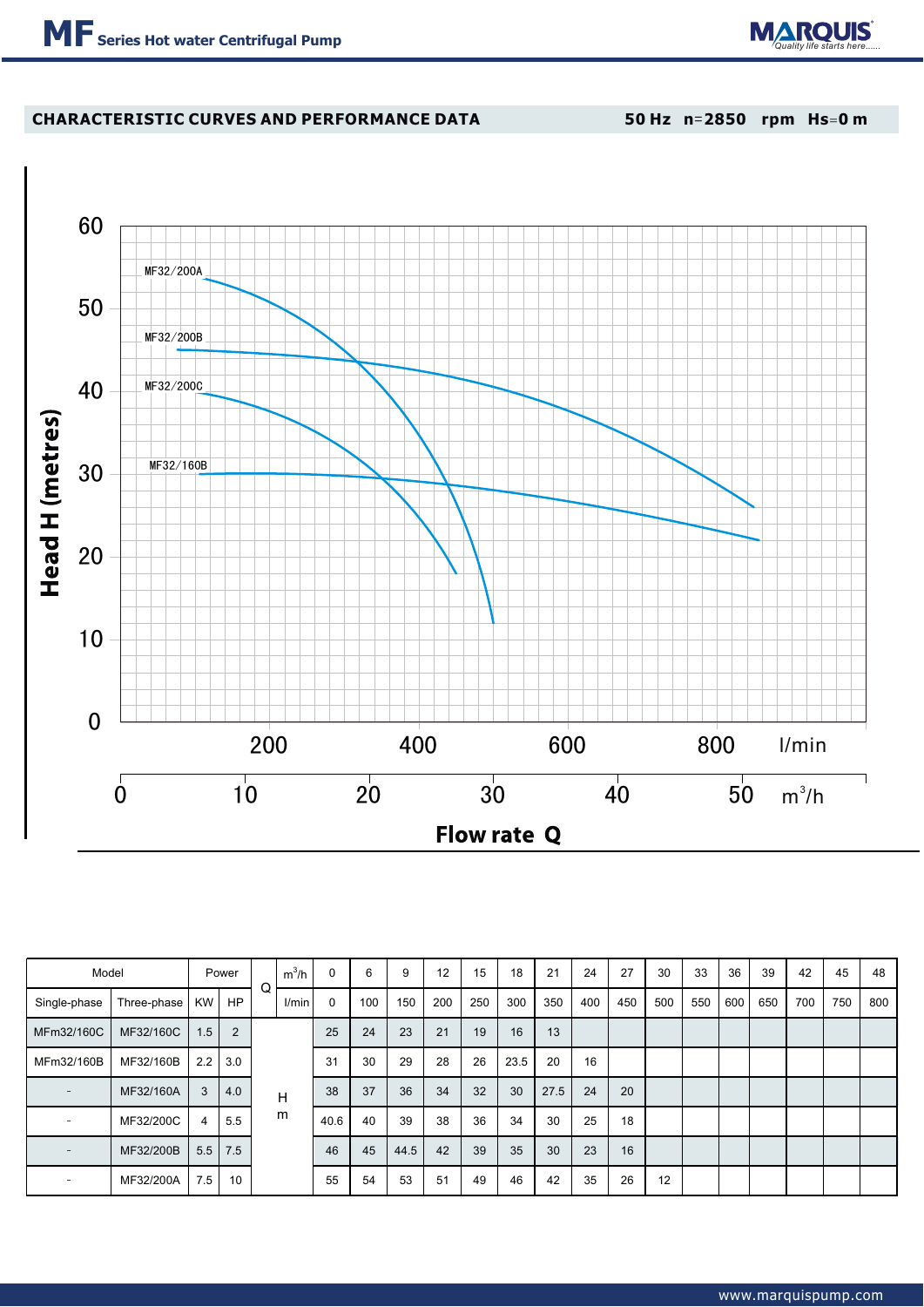

## **CHARACTERISTIC CURVES AND PERFORMANCE DATA**

**50 Hz n**=**2850 rpm Hs**=**0 m**



| Model                    |                |     | Power | Q | $m^3/h$ |              | 6    | 9    | $12 \overline{ }$ | 15   | 18   | 21   | 24  | 27  | 30  | 33   | 36  | 39  | 42  | 45  | 48  |
|--------------------------|----------------|-----|-------|---|---------|--------------|------|------|-------------------|------|------|------|-----|-----|-----|------|-----|-----|-----|-----|-----|
| Single-phase             | Three-phase KW |     | HP    |   | I/min   | $\mathbf{0}$ | 100  | 150  | 200               | 250  | 300  | 350  | 400 | 450 | 500 | 550  | 600 | 650 | 700 | 750 | 800 |
| $\equiv$                 | MF40/200C      | 4   | 5.5   |   |         | 33           | 33   | 33   | 32.5              | 32.5 | 32   | 31.5 | 31  | 30  | 29  | 28   | 26  | 24  | 22  | 18  |     |
| $\overline{\phantom{a}}$ | MF40/200B      | 5.5 | 17.5  |   | н<br>m  | 39           | 38.5 | 38.2 | 38                | 37.8 | 37.5 | 36.5 | 36  | 35  | 34  | 32.5 | 31  | 29  | 27  | 24  | 21  |
| $\overline{\phantom{0}}$ | MF40/200A      | 7.5 | 10    |   |         | 45           | 45   | 44.8 | 44.5              | 44.2 | 44   | 43.5 | 43  | 42  | -41 | 39.5 | 38  | 36  | -34 | 31  | 29  |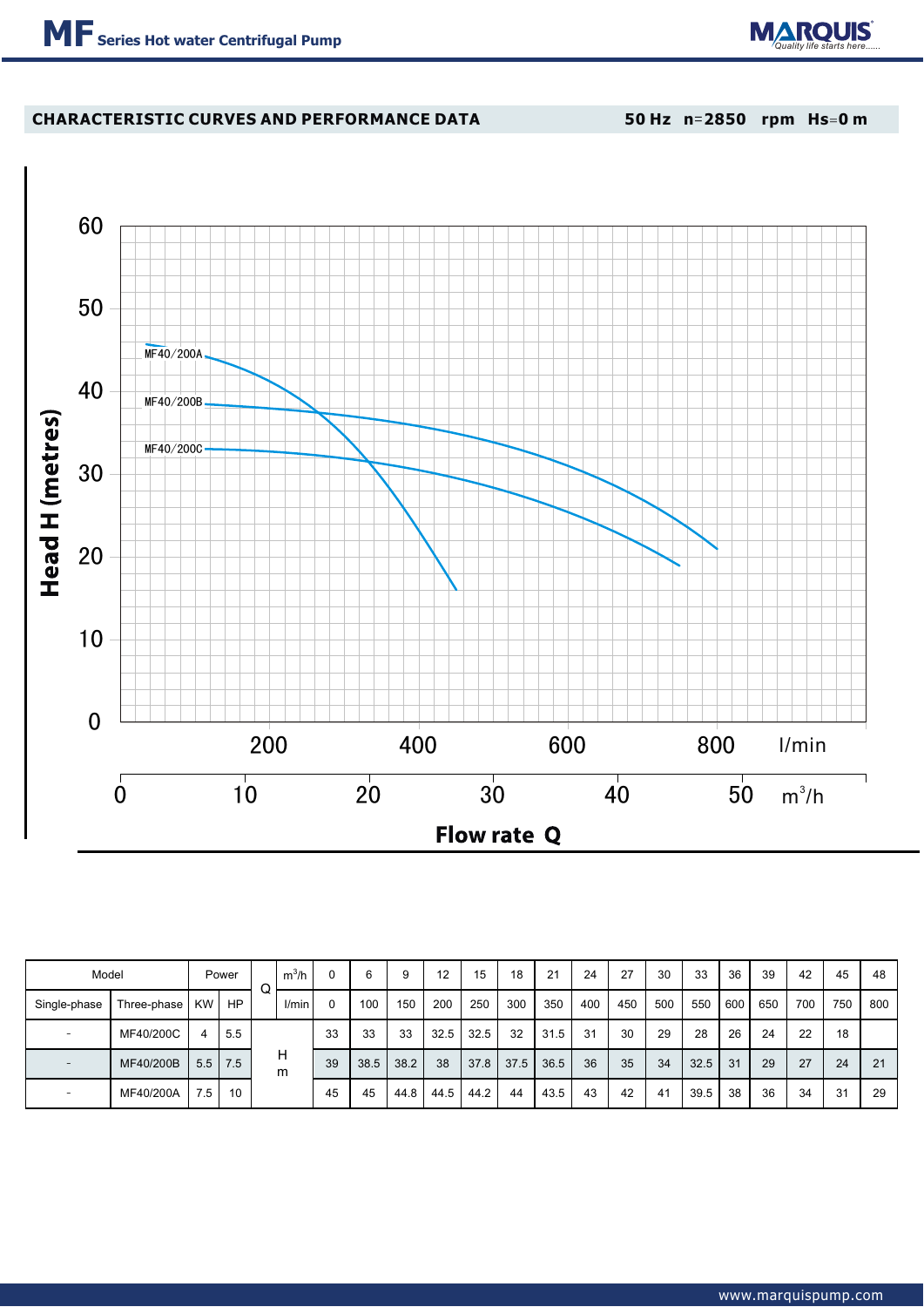# **CHARACTERISTIC CURVES AND PERFORMANCE DATA**

**50 Hz n**=**2850 rpm Hs**=**0 m**



| Model                    |                  |     | Power |   | $m^3/h$ | 0  | 6   | 9   | 12   | 15   | 18   | 21   | 24   | 27   | 30   | 33   | 36  | 39   | 42   | 45   | 48   |
|--------------------------|------------------|-----|-------|---|---------|----|-----|-----|------|------|------|------|------|------|------|------|-----|------|------|------|------|
| Single-phase             | Three-phase   KW |     | HP    | Q | l/min   | 0  | 100 | 150 | 200  | 250  | 300  | 350  | 400  | 450  | 500  | 550  | 600 | 650  | 700  | 750  | 800  |
| $\overline{\phantom{a}}$ | MF50/160C        | 4   | 5.5   |   |         | 24 | 24  | 24  | 23.8 | 23.7 | 23.5 | 23.3 | 23   | 22.5 | 22   | 21.5 | 21  | 20   | 19   | 18   |      |
| $\overline{\phantom{a}}$ | MF50/160B        | 5.5 | 7.5   |   | н<br>m  | 30 | 30  | 30  | 30   | 29.8 | 29.5 | 29.3 | 29.2 | 28.9 | 28.7 | 27.8 | 27  | 26   | 25.5 | 24   | 23   |
| $\overline{\phantom{a}}$ | MF50/160A        | 7.5 | 10    |   |         | 34 | 34  | 34  | 34   | 34   | 33.9 | 33.8 | 33.7 | 33.6 | 33.5 | 33   | 32  | 31.5 | 31   | 30.5 | 29.5 |

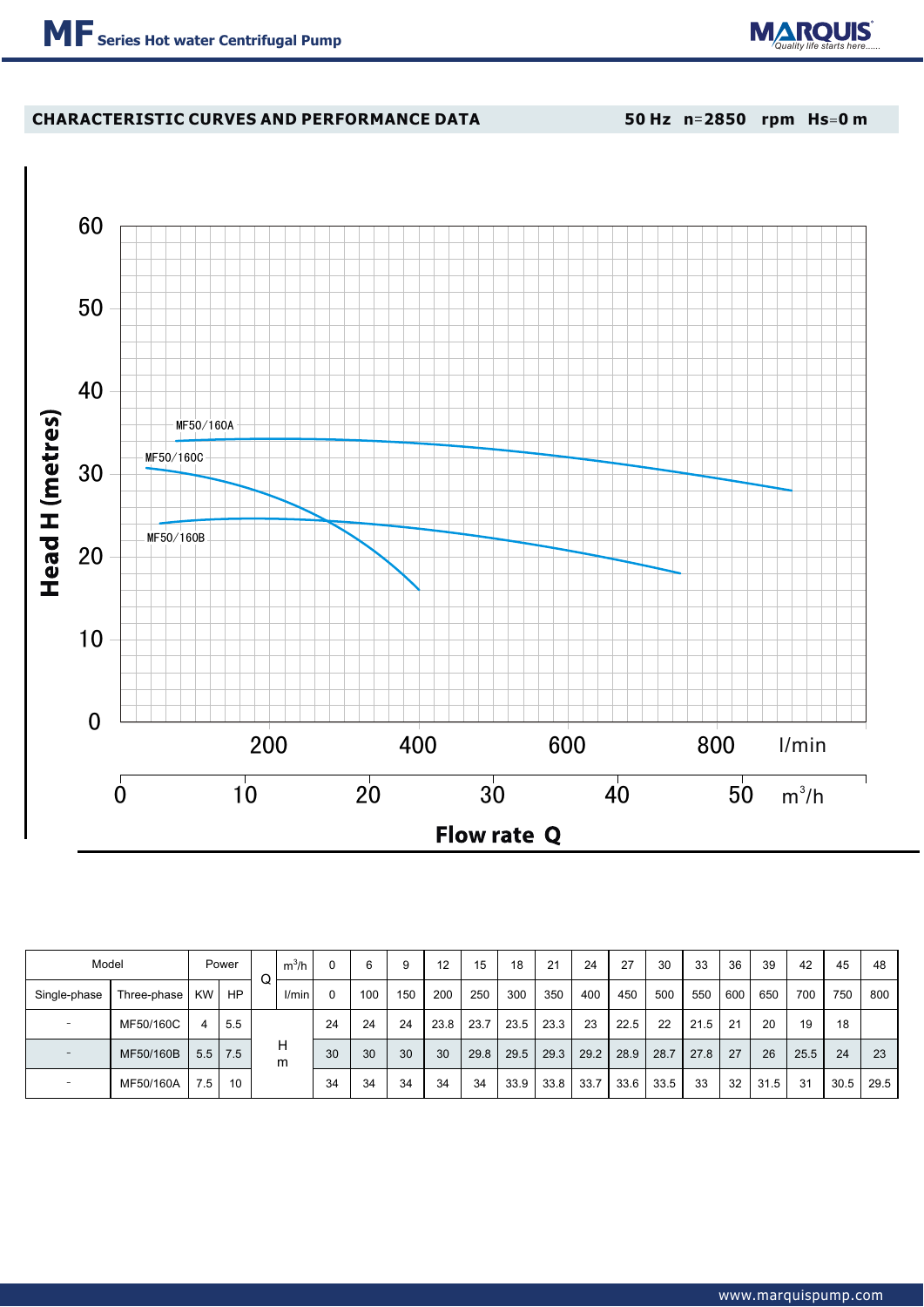



|                          | Model       |  | Openings        | Dimensions(mm)       |     |        |       |     |                |            |       |       |                |       |  |  |
|--------------------------|-------------|--|-----------------|----------------------|-----|--------|-------|-----|----------------|------------|-------|-------|----------------|-------|--|--|
| Single-phase             | Three-phase |  | DN <sub>1</sub> | DN <sub>2</sub><br>a |     |        | f     | h   | h1             | n          | n1    | w1    | w <sub>2</sub> | s     |  |  |
| MFm32/160C               | MF32/160C   |  | 2"              | 11/4"                |     | 80     | 449   | 322 | 132            | 242        | 190   | 35    | 35             | 14    |  |  |
| MFM32/160B               | MF32/160B   |  | 2"              | 11/4"                | 80  |        | 449   | 322 | 132            | 242        | 190   | 35    | 35             | 14    |  |  |
| $\overline{\phantom{a}}$ | MF32/160A   |  | 2"              | 11/4"                | 80  |        | 449   | 322 | 132            | 242<br>190 |       | 35    | 35             | 14    |  |  |
| $\overline{\phantom{0}}$ | MF32/200C   |  | 2"              | 11/4"                |     | 112    | 586   | 371 | 160            | 240        | 190   | 35    | 35             | 14    |  |  |
|                          | MF32/200B   |  | 2"              | 11/4"                |     | 112    | 586   | 371 | 160            | 240        | 190   | 35    | 35             | 14    |  |  |
| $\equiv$                 | MF32/200A   |  | 2"              | 11/4"                |     | 112    | 586   | 371 | 160            | 240        | 190   | 35    | 35             | 14    |  |  |
| $\overline{\phantom{a}}$ | MF40/200C   |  | 21/2"           | 11/2"                |     | 135    | 609   | 374 | 160            | 265        | 212   | 35    | 35             | 14    |  |  |
| $\equiv$                 | MF40/200B   |  | 21/2"           | 11/2"                | 135 |        | 609   | 374 | 160            | 265        | 212   | 35    | 35             | 14    |  |  |
|                          | MF40/200A   |  | 21/2"           | 11/2"                |     | 135    | 609   | 374 | 160            | 265        | 212   | 35    | 35             | 14    |  |  |
| $\equiv$                 | MF50/160C   |  | 21/2"           | 11/2"                |     | 135    | 554   | 374 | 160            | 265        | 212   | 35    | 35             | 14    |  |  |
|                          | MF50/160B   |  | 21/2"           | 11/2"                |     | 135    | 554   | 374 | 160            | 212<br>265 |       | 35    | 35             | 14    |  |  |
| $\overline{\phantom{0}}$ | MF50/160A   |  | 21/2"           | 11/2"                |     | 135    | 554   | 374 | 160            | 265        | 212   | 35    | 35             | 14    |  |  |
|                          |             |  |                 |                      |     |        |       |     |                |            |       |       |                |       |  |  |
| Model                    |             |  | Piece           | GW(kg)               |     | NW(kg) |       |     | Volume $(m^3)$ |            | L(cm) | W(cm) |                | H(cm) |  |  |
| MF32/200C                |             |  | $\mathbf{1}$    | 72.62                |     |        | 66.42 |     | 0.113          | 68.0       |       | 37.0  |                | 45.0  |  |  |
| MF32/200B                |             |  | $\mathbf{1}$    | 77.7                 |     |        | 71.5  |     | 0.113          |            | 68.0  | 37.0  |                | 45.0  |  |  |
| MF32/200A                |             |  | $\mathbf{1}$    | 81.7                 |     |        | 75.5  |     | 0.113          | 68.0       |       | 37.0  |                | 45.0  |  |  |
|                          | MF40/200C   |  | $\mathbf{1}$    | 81.7                 |     |        | 72    |     | 0.113          | 68.0       |       | 37.0  |                | 45.0  |  |  |
| MF40/200B                |             |  | $\mathbf{1}$    | 86.9                 |     |        | 77.2  |     | 0.113          | 68.0       |       | 37.0  |                | 45.0  |  |  |
| MF40/200A                |             |  | $\mathbf 1$     | 89.9                 |     |        | 80.2  |     | 0.113          | 68.0       |       | 37.0  |                | 45.0  |  |  |
| MF50/160C                |             |  | $\mathbf{1}$    | 82.3                 |     |        | 72.6  |     | 0.100          | 66.0       |       | 34.0  |                | 44.5  |  |  |
| MF50/160B                |             |  | $\mathbf{1}$    | 82.9                 |     |        | 73.2  |     | 0.100          | 66.0       |       | 34.0  |                | 44.5  |  |  |
| MF50/160A                |             |  | $\mathbf{1}$    | 87.8                 |     |        | 78.1  |     | 0.100          | 66.0       |       | 34.0  |                | 44.5  |  |  |

MF32/160B | 1 | 87.8 | 78.1 | 0.100 | 66.0 | 34.0 | 44.5